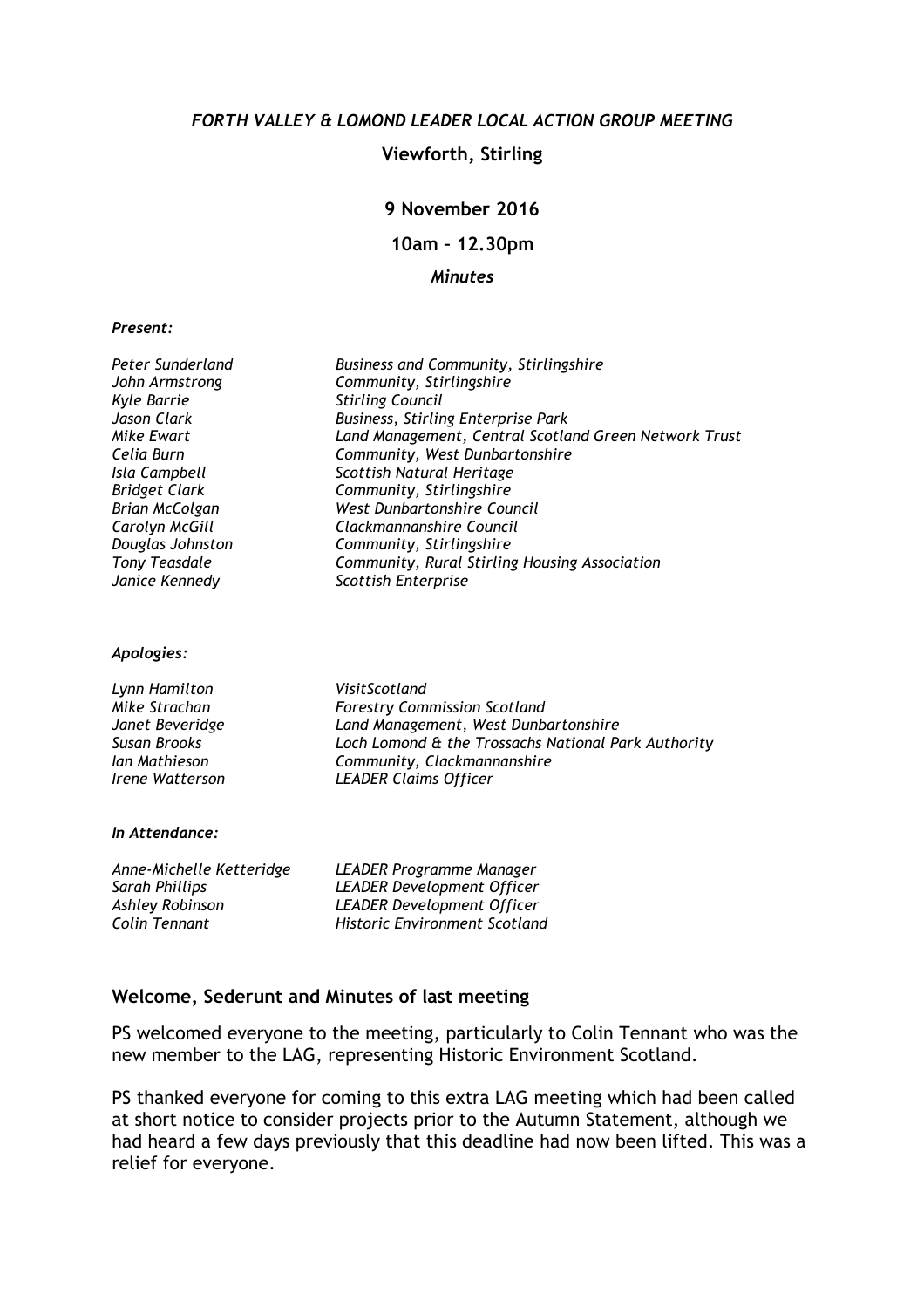He noted the apologies received from LH, MS, JB, SB, JK and IM.

He asked if anyone had any issues in relation to the accuracy of the minutes of the last meeting, and if not that the minutes be approved. DJ proposed, CMcG seconded.

He proposed that the matters arising be considered at the next LAG meeting as time was tight for today's meeting and the purpose was just to consider new applications.

## 1. Conflicts of Interest

AMK advised that there were just two conflicts of interest in the projects being considered today – Stirling Council with the Food and Drink Co-ordinator project and Clackmannanshire Council with the Japanese Garden.

## 2. Projects for discussion and decision

## 2.1 Barrwood Campsite Extension

AR gave a presentation on the project, showing a map on screen on the location, the site being south of Stirling and 96 acres in size. The LEADER project consists of developing previously inaccessible areas of Barrwood which includes converting a rough timber extraction route into 760m of access road (rounded up to 800m in Application), creation of 400m of footpath, linking the road end to new camping/activity site - this figure was previously 370m, but was lengthened slightly to avoid removal of certain trees. The footpath will be constructed using whinstone dust which is conducive to wheelchair access, but not fully inclusive due to the difficult and non-conforming gradients. There will also be a new composting toilet – twin cubicles, one fully accessible. Footpaths, road access, and composting toilets will be open for site customers and public.

The match funding is in place with CSET also confirming an extension to their funding to allow the applicant to work with the LEADER timescales.

Questions from LAG members included:

2.1.1 Feasibility Study figures do not match Application figures. This is because the study was completed in Feb 2015 & work was expected to begin in Spring 2017 so the figures have been 'rounded up' slightly to account for this

2.1.2 How was the Inflationary figure of £1,500 reached? The figure has been calculated as 1.5% of £103,500 (and rounded down)

2.1.3 Monitoring & Evaluation – how will this be measured? Answer is that Barrwood booking system will provide quantitative evaluation and the regular monitoring and measuring of degraded areas over next decade will provide qualitative evaluation.

2.1.4 Costing confusion between Project Plan & Milestones. Reason for this is that milestones are laid out in relation to work timescales and expected claims - so the costing breakdown from Project Plan is an item by item list so is reflected within the Milestones but not presented in exactly the same way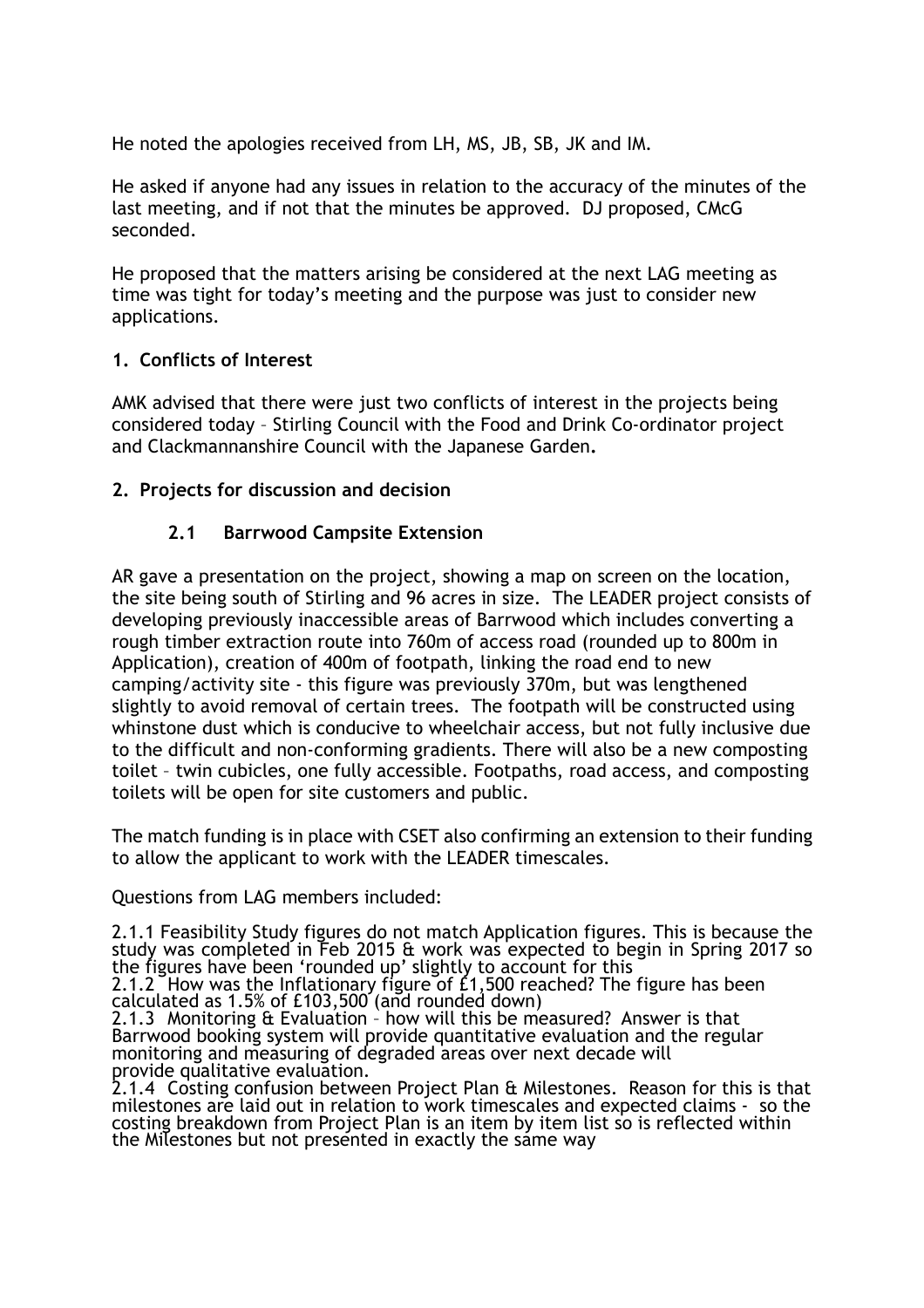2.1.5 Planning Permission. This project does not require formal planning permission due to the small size of the road construction but does require 'prior notification' to the Local Authority, which gives an informal 'heads up' that work is happening on site

Overall everyone thought this a good infrastructure project which fitted well with the LDS priorities and objectives – and would be a great resource for the area. The LAG from the previous programme had worked with this applicant and had been impressed with the projects they had delivered then. AR added that they had been very good with the application process and had checked with IW who said they were excellent with their LEADER claims. Some LAG members had been to the site since the last LEADER investment and had been impressed at how well used the site now was, although in need of upgrading. It was also felt that the indirect economic benefit of the project to the wider area was strong as the groups coming spent quite a bit of money with suppliers and support businesses in the area. It was noted that this project would open up access to the Barr Wood for the public, particularly for the new housing development at Duries Hill, but it didn't constitute a strategic path as it didn't link with existing routes – the applicant may be receptive to working with the LAG on this in the future.

There was also some discussion around innovation, and in what way was this project being innovative if they were simply transferring some existing provision to a new part of the wood. It was agreed that innovation is sometimes hard to define and is subjective. The LAG agreed that the project was showing commitment to maintain and enhance an existing site for the benefit of young people, and there was innovation in the way they are addressing the degradation of the current site with an eye to future growth. There was also the innovation in getting children interested in environmental activities as well as opening up access to a previously inaccessible part of the wood.

#### PS invited the LAG to vote on the project, and a majority voted to approve the project subject to standard conditions

## 2.2 Loch Katrine Ecopods

SP presented this application explaining that Loch Katrine is in the National Park, centrally located in the FVL area, 22 miles North West of Stirling. They propose to turn a disused quarry site into a eco-camping location and to install power hook ups for motorhomes in the car park that largely sits empty over night. The project aims to: use existing infrastructure to open up overnight access for visitors, provide low cost accommodation in line with the NP and LDS, provide an official spot for camping in line with the camping management plan, support the Trust generate an additional revenue stream and safeguard 3FTE employees to deliver the project. Maps and architect's drawings were displayed on screen.

SP highlighted that the Strategic Subgroup recommended that this project be considered as an Enterprise project which would normally mean the applicant would only be able to apply for £25K, however given that the two areas of the project are geographically and developmentally distinct, the applicant was requesting that these could be considered as two separate diversifications and so be considered for £50K.

Additional detail on costings had been provided by the applicant since the application had gone to the LAG which SP had brought with her. There was a question about who was the landowner and this was confirmed to be Scottish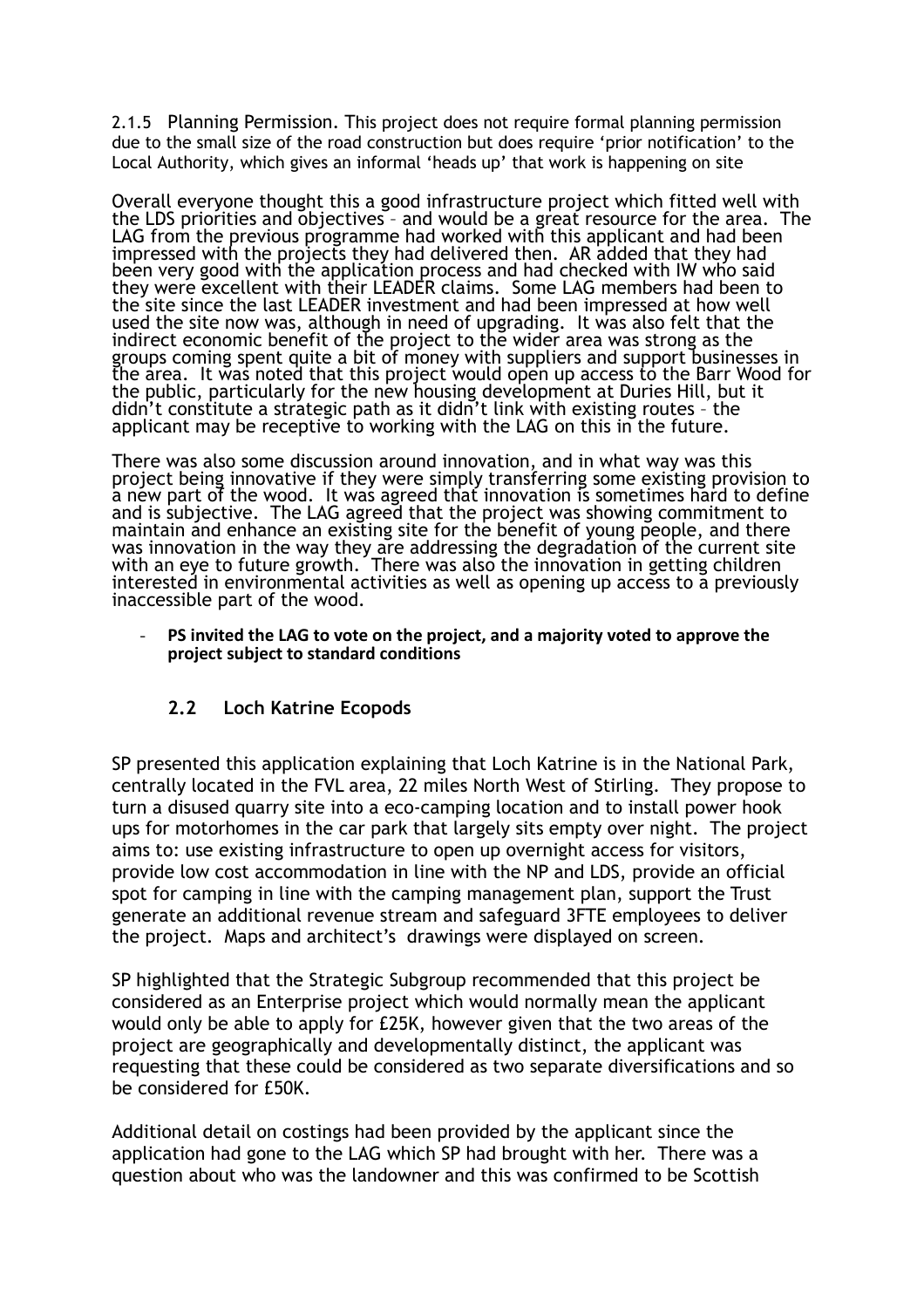Water and the applicant was in the process of extending their lease with SW to include this area.

The LAG liked the project and felt there was a good fit with the LDS and Tourism Strategy. The project would safeguard three jobs and would make applicant more resilient. It also supports the National Park Camping Strategy, and is a popular daytime tourism spot there should be no problem getting it occupied. It was noted that only initial planning advice had been given so far, there was a risk that the project might become more expensive – although as the applicant was at the upper threshold of what was allowed – if this was considered as two enterprise activities – then any extra costs would have to be covered by the applicant's bank loan. A question was asked about the budget for the access path to the pods as it was felt this was on the low side. What material would they use, as it was important that it was accessible for wheelchairs.

It was noted that the bank loan had yet to be confirmed, and this would need to be a condition of funding, as would the planning permission. The question would also be asked as to whether they planned to install a barrier to stop traffic beyond the camping area.

PS asked everyone to vote, and the project was approved subject to the following conditions:

- 1. written confirmation of match funding and bank loan,
- 2. planning permission being confirmed
- 3. clarification on the detail of the costings
- 4. landowner permission
- 5. confirmation of path construction specification to ensure access for all

## 2.3 Japanese Garden

CMcG, as Clackmannashire Council rep left the room. Clackmannanshire Council have been supporting the applicant with their business planning and development.

AR presented this application to the LAG. She gave a brief history of the garden near Dollar and how it was now owned by the great-niece of the lady who built it in early 1900s. Sara Stewart had set up the charity to bring the gardens back to their former glory with the ultimate aim of opening it up to the public. Restoration works to date have been carried out by young volunteers from Japan and Scotland, including the Dry Stone Walling Association. Fundraising is in progress for the building of the boathouse pavilion, the visitor reception and further individual elements in the garden – totalling £462,000 which is separate to the LEADER application, but the site is already at a stage where it can be opened to the public.

LEADER has been approached to fund the missing link as the restoration is now at an advanced stage – but physical access into the garden is currently poor and dangerous where it joins the main road. LEADER is being asked to fund a new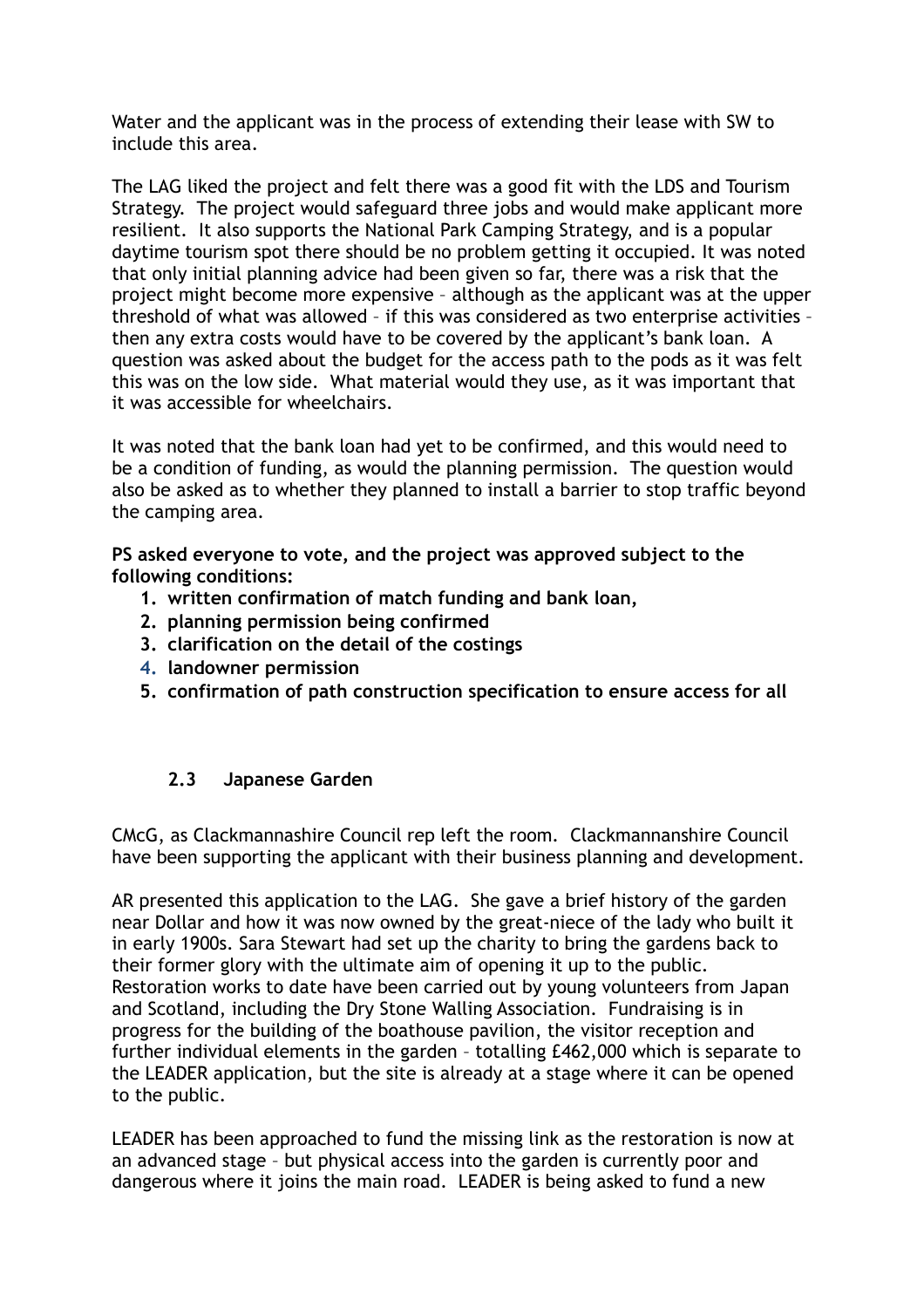access road as well as two gates to allow the gardens to actually be opened up to the public.

Match funding has not yet been confirmed.

Questions from the LAG:

- 2.3.2 Why have they not applied to Heritage Lottery Fund and Historic Environment Scotland to fund this part of the project? Project is currently in the process of bidding for a Heritage Lottery Fund for the rest of the restoration works in the Garden which has a max grant of £100,000 which then need for the restoration works. HES provided funding for the preparation of the Conservation & Management Plan. The Access & Gates is not eligible, as actual work is not on the garden and not in respect of a listed building
- 2.3.3 Match funding? Match funding is being sought from a variety of sources. LEADER would be the first confirmed match funder for this project. All correspondence with potential match funders to date has been very positive. Applicant is aware of LEADER match funding rules and various relevant timescales involved with securing match funding
- 2.3.4 Is pricing competitive? Pricing have been based on quotes obtained from a variety of sources, but due to the tight timescales of this LAG meeting, have not been able to present all quotes. All costs will be going out to tender as per LEADER rules and Applicant is aware of this.

It was noted that this was a very innovative project and would be a unique tourist attraction and asset for the FVL area with particular benefits for Clackmannanshire. The project had also benefitted from some impressive specialist expertise. It was noted that the applicant proposed to plant Japanese plants along the access road which the LAG liked.

PS invited the members to vote on the project, noting that match funding would need to be confirmed and quotes would need to be provided. The project was approved unanimously, subject to standard conditions

CMcG returned to the room.

# 2.4 Loch Katrine Brenachoile Pier and Visitor Centre

SP presented this second application from the Sir Walter Scott Trust – this project being to bring the ruined Brenachoile Pier back into use by installing a pontoon and information area. SP gave some back ground to the business operations of the Trust which is run by a not for profit operating company which has grown over the years to include a restaurant, three boats, visitor facilities and business opportunities for other businesses to operate such as bike hire. SP displayed a map of the loch which showed that Brenachoile Pier is a 30 minute walk and a 30 minute sail from the main visitor facilities which is much shorter than their current cruise offering.

The applicant has identified demand for shorter boat cruises on Loch Katrine to appeal to bus tour operators, who currently don't have enough time to take a cruise.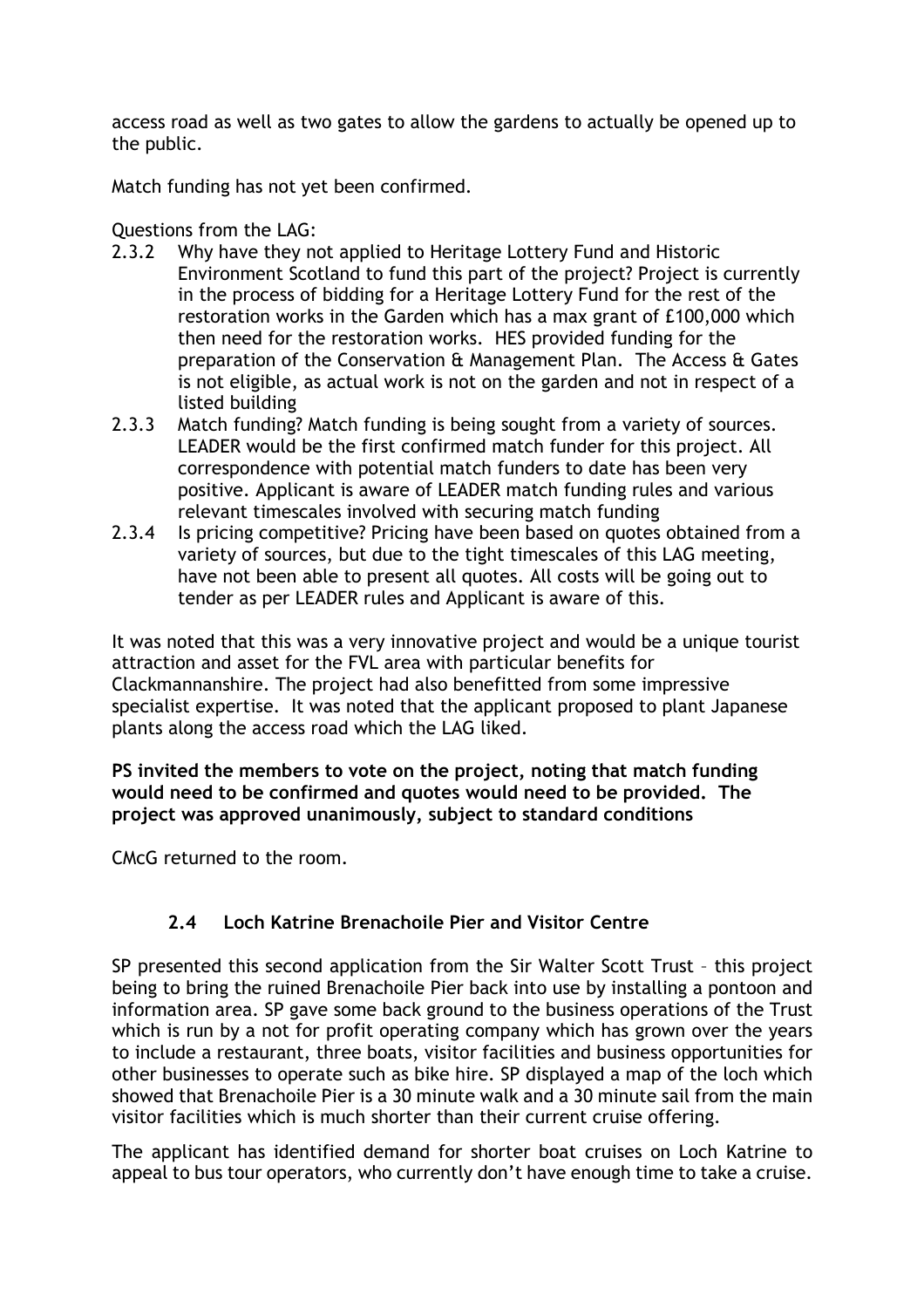It will also appeal to those with limited mobility increasing access for those who aren't able to walk for long periods of time and also opens up access to the network of paths which start from there.

SP displayed on screen the architects plans for the new pontoon. The project would take place between Jan-May 2017 and will involve ordering the pontoon, groundworks and civils, refurbishment of boat shed to make into a visitor information area, delivery and installation of recycled pontoon and final ground works.

It was noted that the applicant was looking for £48, 950 at 50% intervention rate. It was also noted that some of the details needed to be finalised, including written confirmation of the Trust's Match funding, the final claim projections must be a minimum 10% of total project costs, confirmation of Planning Permission and further information on the costings without quotes was needed as some of the costings didn't match up.

The LAG liked the project and thought the economic benefit would be significant and so expressed surprise that the applicant had not been able to provide evidence of this – even from the coach providers. The LAG was uncomfortable about proceeding with the project without hard evidence of demand. It was also noted that it was quite risky to the Trust to be taking on both projects at the same time without a comprehensive plan for the business – especially as both projects required taking out a substantial bank loan. It was noted that the Trust were currently working with Business Gateway to produce a business plan and it was suggested that given that the Autumn Statement deadline had now been lifted in terms of LAG commitments, it might be prudent and better for the applicant to have a little more time to produce the evidence of demand needed to mitigate the risk the applicant was taking on, and to reassure the LAG of the return on their investment. It would also allow the applicant to progress with their business planning.

PS invited the LAG to vote on the project and the unanimous decision was to defer the project until the applicant could produce stronger evidence of demand for the project.

## 2.5 Central Scotland School of Jewellery

AR presented this application to the LAG. This applicant is a sole trader, Jo Pudelko, a jewellery teacher who has operated for over 10 years as a small scale jeweller, and whose work is frequently selected for national and international exhibitions. She has been teaching jewellery making at the Edinburgh College of Art for over 5 years where main focus is the delivery of technical and design skills for first year students within the Jewellery and Silversmithing department. She currently operates from a mobile caravan studio/workshop in Menstrie, but is keen to have a more permanent 'front-facing' space for jewellery making and retail. She is also keen to participate in FV Open Studios, which is difficult with her current limited space.

She is in the process of buying a property in Dunblane which she proposes to convert in to a jewellery studio and retail area and will run a programme of classes from the neighbouring Victoria Halls which is opposite Dunblane train station. LEADER funding grant is sought for retrofitting the property to make into workshop space, purchase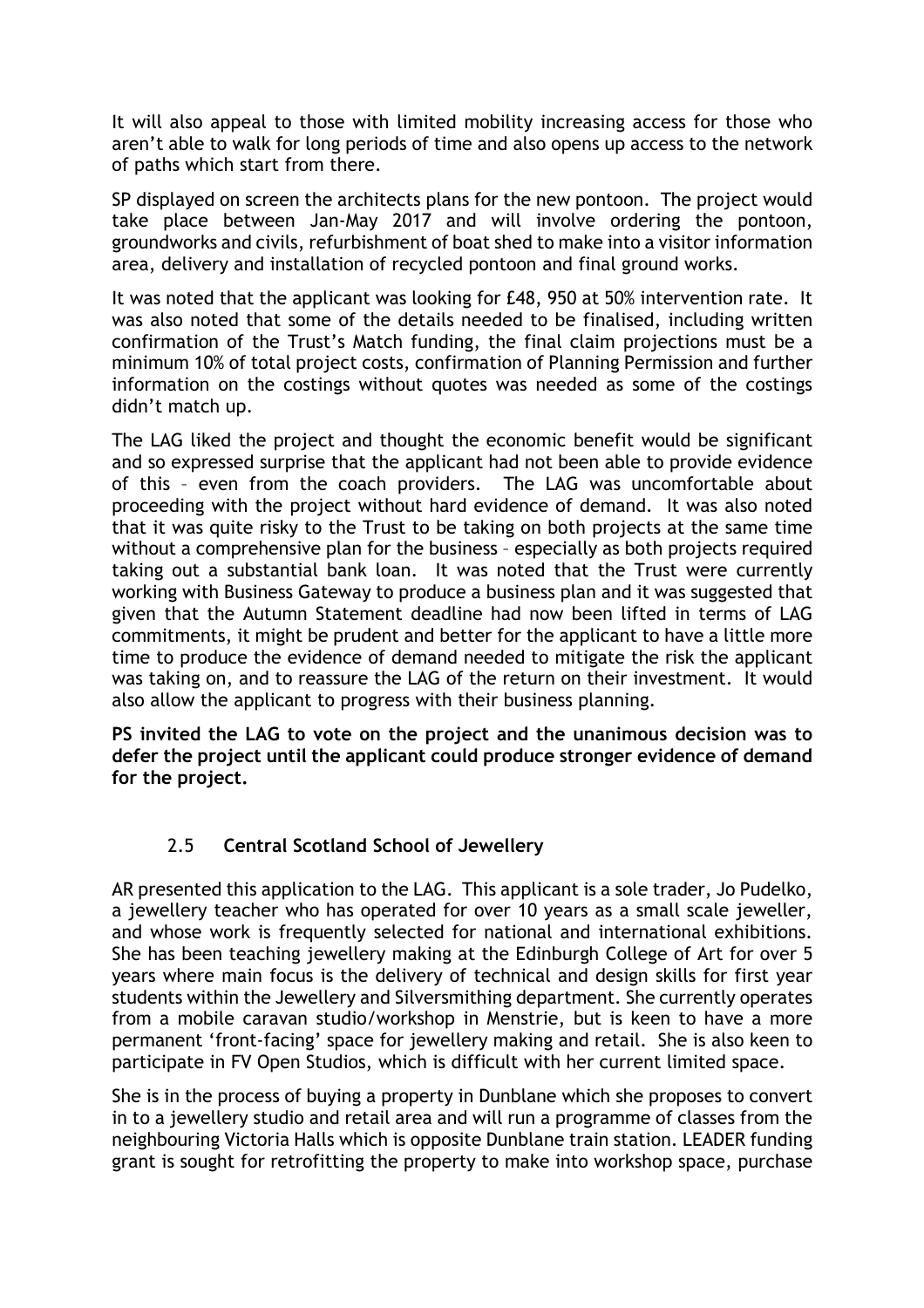of equipment and tools to run workshops, a website and promotional costs and event costs.

Match funding has not yet been confirmed from Creative Scotland, but the decision was due on 15 November.

LAG Questions:

- 2.5.2 What stage is she with her building purchase? AR would need to double check the exact stage at this point in time, but when she last spoke to her it was in the process of going through the solicitors. The applicant had expected to complete by early November.
- 2.5.3 What were her projected workshop numbers? These figures were in the business plan which looked robust as she had been conservative in her expectations, calculating what the minimum number would need to be for each course to go ahead. It was noted that she has already started advertising for classes to start in January.
- 2.5.4 Was she aiming to reach the hobby market or the training market? AR replied that she had identified both as her market as often one leads to the other. This was concurred by other members of the LAG.
- 2.5.5 Would she consider renting her workshop space to other jewellery makers? AR said she understood this to be part of her business model to ensure viability.

It was noted that the location of the workshop training at the Victoria Halls was ideal because of the accessibility provided by the train station. The LAG welcomed the project as Creative Industries had been identified as a strategic priority as the sector and individual businesses needed more support in the FVL area so it was great to have this first project come forward.

PS invited the LAG to vote on the project, and subject to the match funding being confirmed, the LAG approved the project unanimously with standard conditions.

# 2.6 Local Food & Drink Co-ordinator

KB, as the Stirling Council rep, left the room as Stirling Council is the match funder.

SP presented this project to the LAG. She explained that this project had come about from the discussions of the Strategic Activity group who had been asked by the LAG to identify some potential LAG-led projects. These discussions had been widened to include some Forth Environment Link because of their work in the local food and drink sector, and Stirling Council who had recently produced their Rural Stirling Economic Action Plan which had identified Food and Drink as a priority sector for the area. Both organisations had recently commissioned consultancy work relating to the food and drink sector.

So the aim of the project is to increase the range and number of food producers, processors, retailers and marketing activity across the FVL area. This will involve developing a vision, strategy and action plan, a Local Food and Drink Network, delivering the Action Plan in partnership with the Network. It is proposed that the LFDC will be in post for 18months with the post hosted by the FVL LAG, supported